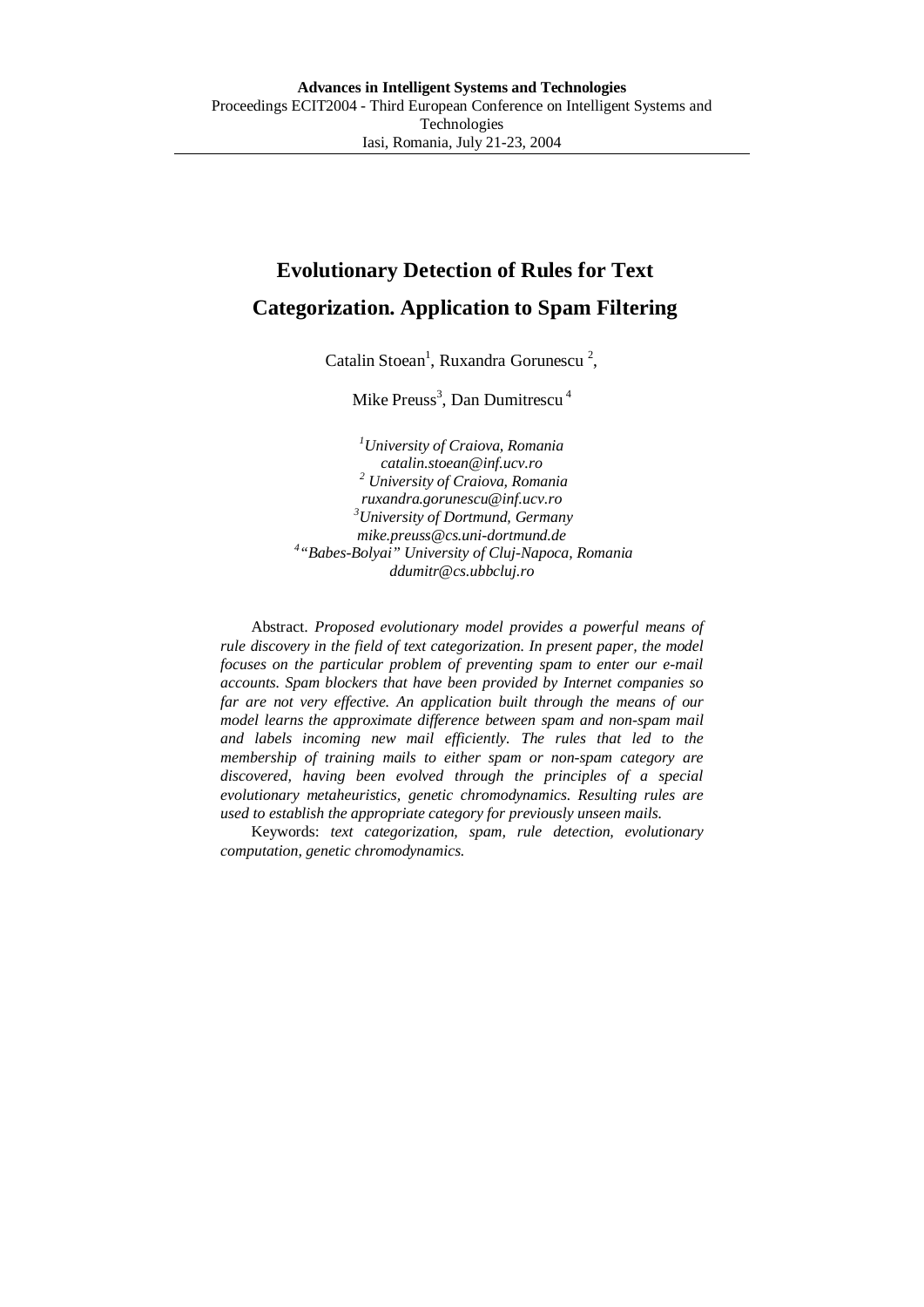## **1. Introduction**

The Internet represents a source of large amounts of information; it is more and more difficult to find what one is looking for, even when using search engines. A good categorization of the information appears to be of great help for users that are looking for documents in a specific category. Moreover, as everyone is using electronic mail now, we all have one important problem: commercial e-mails, undesired e-mails, also called *SPAM*. How do we get rid of these e-mails?

*Text categorization* comes to help us in both organizing information and e-mail filtering. Having a set of predefined categories, text categorization establishes which of them can be a label for a first time seen document with respect to its content.

In present paper, the specific problem of categorizing e-mails is dealt with. There are two predefined categories, *spam* and *non-spam* e-mails (also called *ham*). Based on the content of one e-mail, its type, spam or non-spam, has to be decided.

Proposed model first extracts the most important keywords to the two considered categories from a set of training e-mails. Then, rules that refer to the considered keywords are built through the use of a special evolutionary metaheuristics, genetic chromodynamics. These rules are then applied to e-mails in the test set and their outcome is decided.

## **2. Proposed technique**

The model comprises of three important stages. The first one deals with extracting the most important keywords specific to each of the two categories; in this respect, weights of words in e-mails from the training set are computed.

The second stage, the most important one, uses the field of evolutionary computation to produce the classification rules that were used in the decision making process.

Finally, the model predicts the type for e-mails in the test set and compares the obtained results with the outcomes e-mails had for real.

#### **2.1. Keywords extraction**

An e-mail is regarded as a bag of words; an important problem to be solved lies in the obtaining of a subset of these words that can *characterize* that e-mail and, implicitly, the category it has assigned.

In conclusion, special keywords have to be extracted for each one of the two categories; they are, of course, taken from the e-mails in the training set. For that, weights of every word will be computed for each category with respect to the weights of the considered words in the other category.

#### **2.1.1. Preprocessing step**

First of all, a preprocessing step is necessary. That means that each e-mail in the test collection will suffer some modifications: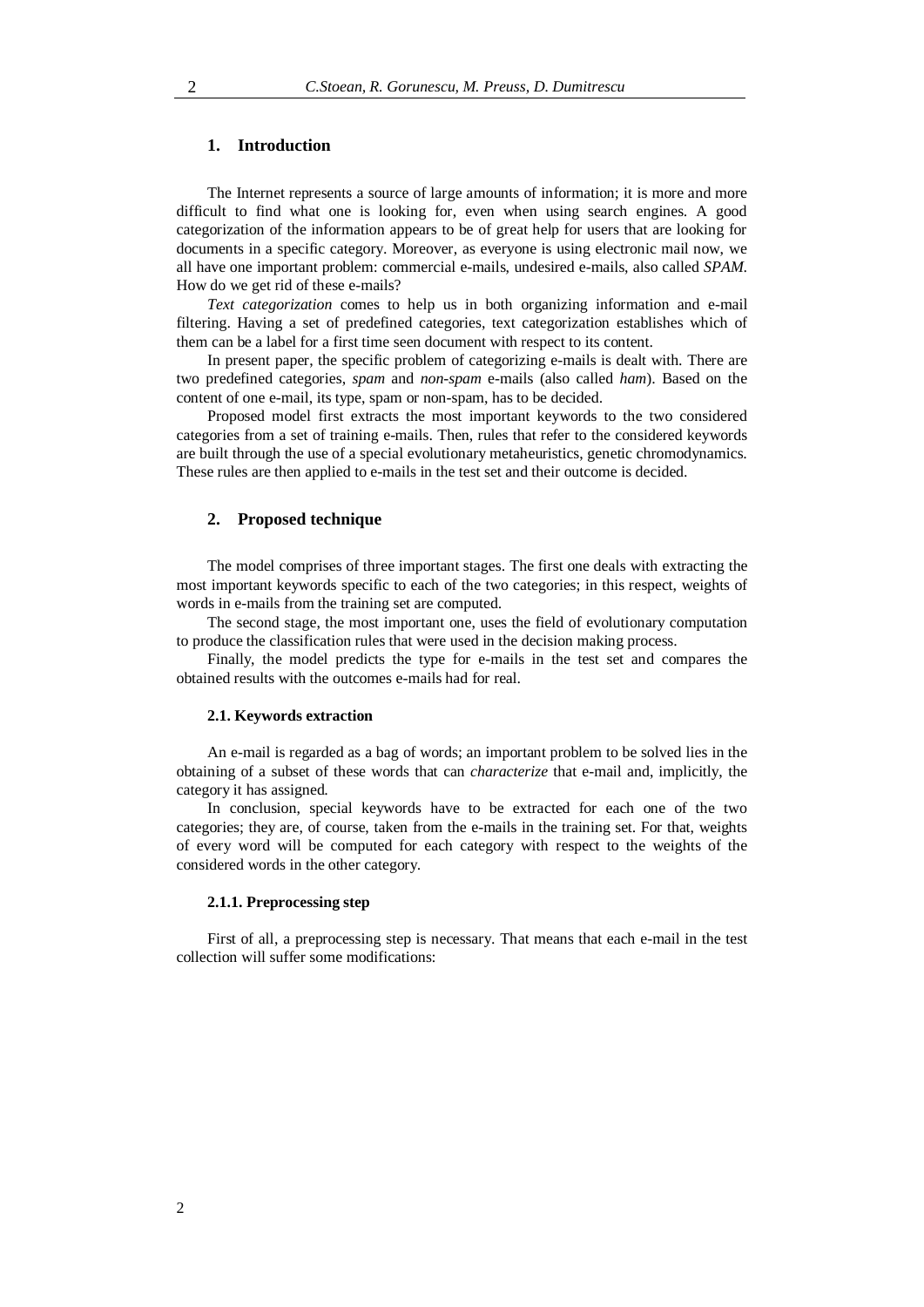- Punctuation is removed;
- *HTML* tags are taken away:
- No difference is made between small and capital letters;
- Finally, each remaining word is reduced to a word-stem.

This preprocessing step is absolutely necessary, but it is a very difficult task, since spam e-mails that contain *HTML* tags are very much *coded*. That means they are not written quite correctly: a lot of unnecessary tags are used, many tags split important keywords for spam only on the HTML code level, and not on the user level (where they appear normally) etc. In present model, the preprocessing that concerns the removal of *HTML* tags could be improved, as there are some *HTML* elements that escaped preprocessing.

The reduction of words to word-stems has the goal of representing in the same manner words that have the same meaning: *remove*, *removing*, *removal* or *removed*, for instance, all of them can be represented as *remov*. Word-stems will be called *terms* further on in this paper.

The preprocessing task has to be applied to all e-mails, be that they belong to either the training or the test set.

## **2.1.2. Representation of e-mails in the test collection**

Each e-mail is represented as two vectors: one that contains all terms obtained after the preprocessing, terms taken only one time, and another vector that gives the number of times each term appears in the preprocessed e-mail ([5], [6]).

As the size of one e-mail does not influence its type (spam or non-spam), normalization has to be done ([5], [6]): each of the values in the vector that contains the terms occurrences will be divided by the number of all terms the e-mail has; the values of this vector will be called *weights* further on.

This representation has to be obtained for all e-mails, belonging either to the training or test set.

## **2.1.3. Representation of the two categories**

For each of the two categories, a similar representation to the one e-mails have is obtained ([5], [6]). The vector of terms specific to one category includes all terms which appear in all e-mails in the training set that have the specified category assigned, terms taken only one time.

The other vector for the same category, the one that gives us the weights for terms in the first vector, is computed by summing, for each term, all weights of that term in each email from the training set, e-mail that has that category assigned ([5], [6]).

In conclusion, each of the two categories will be represented as two vectors:

$$
WS = (ws_1, ..., ws_p)
$$
 and  $OS = (os_1, ..., os_p)$  (1)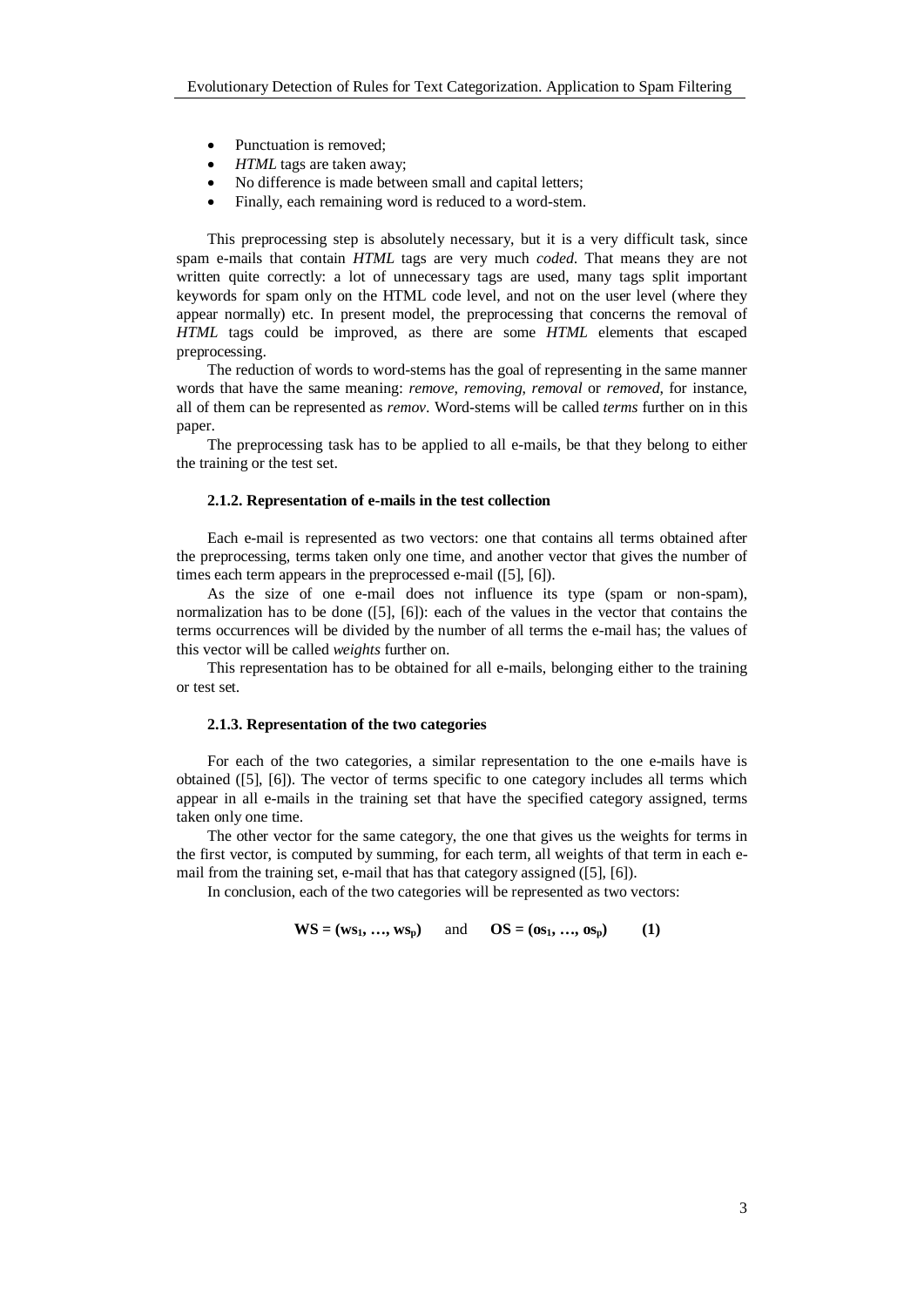for spam and

$$
WH = (wh_1, ..., wh_q)
$$
 and  $OH = (os_1, ..., os_q)$  (2)

for non-spam (*ham*) category.

Of course, the number of common terms of the two categories is high: these terms have to be penalized, as they are not very much specific to only one of the two categories. That is the reason why their weights are modified for each category with respect to the weights of the same terms in the other category ([6]):

$$
os_j = \frac{os_j}{1 + oh_k}
$$
  $oh_k = \frac{oh_k}{1 + os_j}$  (3)

where  $ws_j = wh_k$ ,  $j = 1, ..., p$  and  $k = 1, ..., q$ .

The most important *n* terms are now extracted from each of the two categories: for a category, they are taken to be the *n* terms that have the highest values for their weights with respect to the weights of all terms in the considered category.

In conclusion,  $2n$  terms (keywords) are extracted, *n* from spam and *n* from the nonspam category. From this point on, e-mails in the training and test set will be represented by vectors referring only these 2*n* terms.

#### **2.2. Defining the rules**

Present model puts together two important heuristics of the field of evolutionary computation (EC): the representation of the rules is taken from the classical Michigan evolutionary learning classifier and the engine relies on the specific mechanisms of Genetic Chromodynamics (GC) ([1]); a similar model was used in [2] in modeling a multidisciplinary review panel for admission of elderly people to long-term care.

In the Michigan approach, each chromosome represents one individual rule and the entire set of chromosomes represents the set of all rules.

In the end of the heuristics, one is no longer interested in the fittest chromosome, as in standard evolutionary ones, but rather in a whole population of classification rules. Thus, the final population has to consist of multiple non-homogenous rules, each optimal for its outcome.

Present model offers a simpler alternative to the credit assignment system proposed by Holland in the Michigan approach in order to solve this multimodal optimization problem. And proposed replacement is GC, since it has many times proven to be a very efficient way in determining multiple optima points.

Therefore, the combination between the Michigan approach and the GC engine seems like a good match in the domain of evolutionary learning classifier systems ([2]).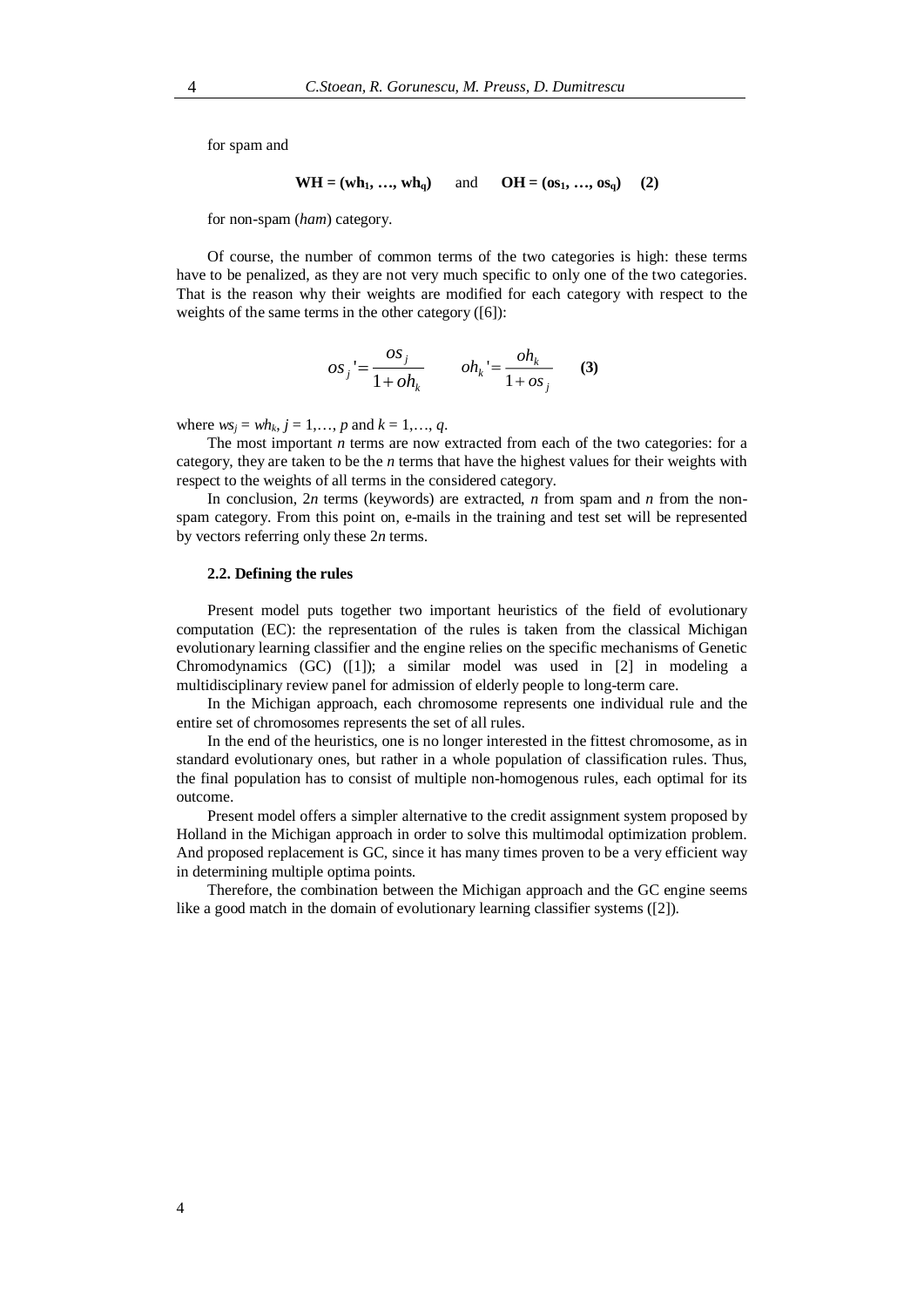#### **2.2.1. Generalities of Genetic Chromodynamics**

GC ([1]) forms and maintains stable subpopulations that co-evolve and become better separated with each iteration and lead, at convergence, each to an optimum. First, the population number is high and, as the algorithm runs, the number of chromosomes can be reduced with each generation.

GC uses a stepping-stone search mechanism in connection with a local interaction principle. By using the stepping-stone mechanism, each individual participates in the forming of the new generation: its mate is found by applying a local selection scheme; if a second chromosome is found within its local range (called the *mating region*), they recombine and the competition for survival of the fittest is held between the resulting offspring and the first parent only. If no chromosome can be found in the local range of the considered chromosome, it will be mutated.

A special operator is introduced that merges very similar chromosomes into one chromosome that can be considered either the fittest or the mean of the chromosomes to be merged.

## **2.2.2. Genetic Chromodynamics approach to the spam filtering problem. The GCSF model**

As already mentioned before, *n* terms (keywords) are taken from each of the two categories, therefore there are 2*n* terms with their corresponding weights, in total.

For further reference, let *m* be the total number of e-mails in the training set and let *v* be their set,  $v = \{v_1, ..., v_m\}$ .

#### **GCSF representation**

As stated, each chromosome *c* represents a rule; it is represented as a list of real numbers of the following form:

$$
(a_1, ..., a_{2n}) : b,
$$
 (4)

where  $a_1$ , ...,  $a_n$  represent the weights of the spam keywords and  $a_{n+1}$ , ...,  $a_{2n}$  the weights of the ham keywords. *b* is either 0 (meaning *spam*) or 1 (meaning *ham*). A chromosome has the same structure an e-mail in the training set has.

A chromosome gives us the threshold behind which a preprocessed e-mail can be labeled as either spam or ham.

## **Initial population**

The initial population represents the initial set of rules. Based on experimental results, the initial population size was considered equal to 100: by having taken a smaller size, a premature convergence was achieved and with a larger size, no significant improvement was reached.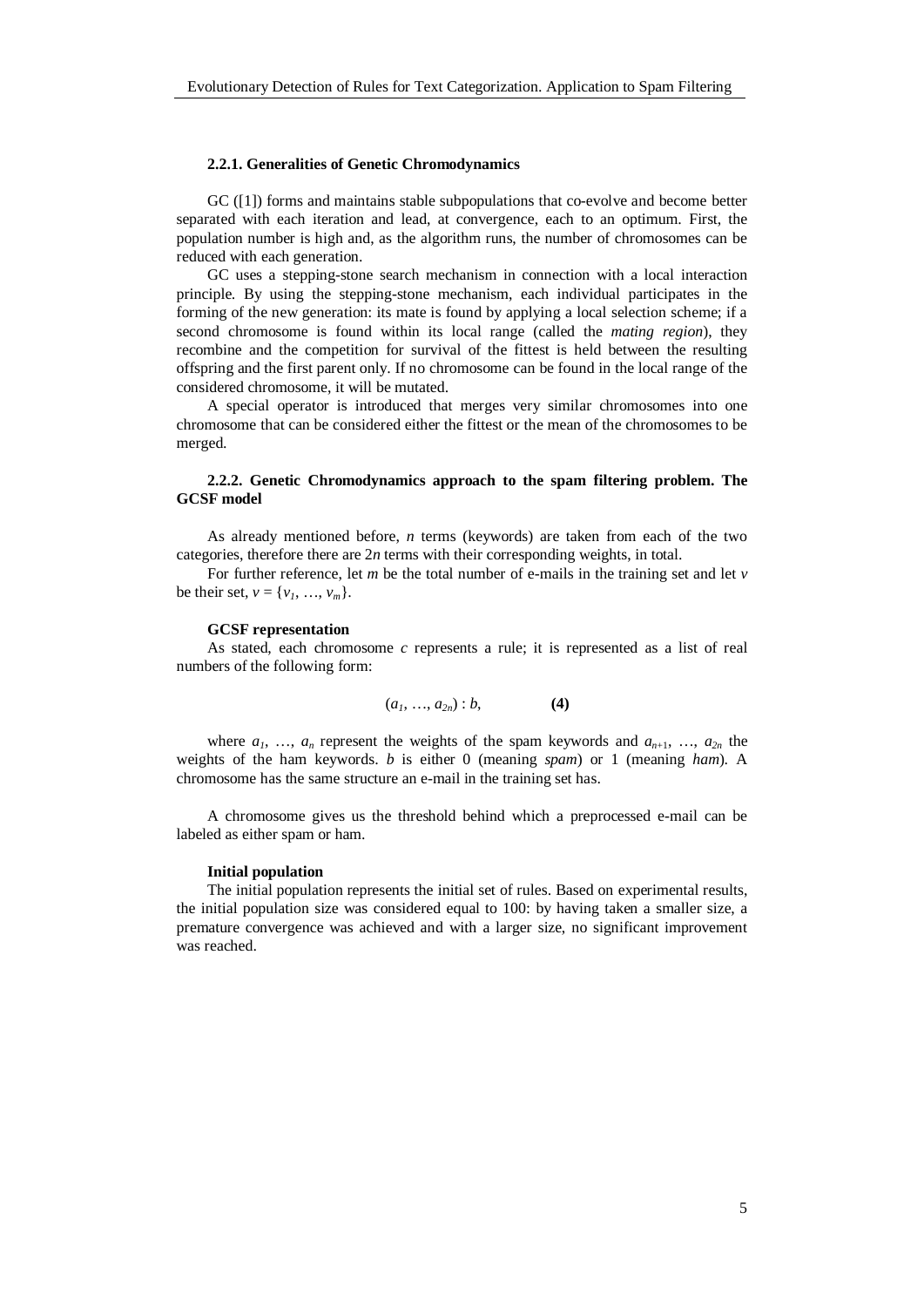The values of the genes were obtained by generating random numbers in the interval 0 to the average of weights the terms in the training set had; this interval will be further on denoted by *D*. The average appeared to be a better choice than the upper extremity of the domain because there were very few maximum values; these would have made the GC algorithm search also in spaces that contained high values and thus consume too much time just to conclude in the end that these values could not have become thresholds of decision.

## **Fitness assignment**

First of all, the distance between two entities of the form (4) has to be set; having  $x =$  $(a_1, ..., a_{2n})$ : *b<sub>1</sub>* and  $y = (c_1, ..., c_{2n})$ : *b<sub>2</sub>*, where *b<sub>2</sub>*, *b<sub>2</sub>*  $\in \{0, 1\}$ , the distance between *x* and *y* is the Manhattan distance:

$$
d(x, y) = \sum_{i=1}^{2n} |a_i - c_i|
$$
 (5)

The fitness evaluation for a given chromosome *c* minimizes the distance between the weights of that chromosome and the weights of the selected keywords from e-mails in the training set that have the same label as the chromosome *c*. At the same time, the distance between the weights of  $c$  and the weights of the keywords from  $e$ -mails in the training set that have the opposite label with respect to the chromosome  $c$  is maximized.

Suppose we apply the fitness function to a chromosome  $c = (a_1, \ldots, a_{2n}) : b$ . Be that there are  $u$  e-mails in the training set that are labeled with  $b$ , the following multi objective problem is obtained:

$$
f_i: D^{2n} \to R, f_i(c) = \frac{\sum_{i=1}^{u} d(c, v_i)}{u}
$$
 (6) to be minimized  

$$
\sum_{i=1}^{m} d(c, v_i)
$$

$$
f_2: D^{2n} \to R, f_2(c) = \frac{\sum_{i=u+1} d(c, v_i)}{m-u}
$$
 (7) to be maximized,

The combination of the objective functions  $f_1$  and  $f_2$  in a unique criterion function is proposed:

$$
f(c) = f_1(c) + \frac{1}{f_2(c)}
$$
 (8)

The goal now is to minimize the function in (8).

## **Selection operator**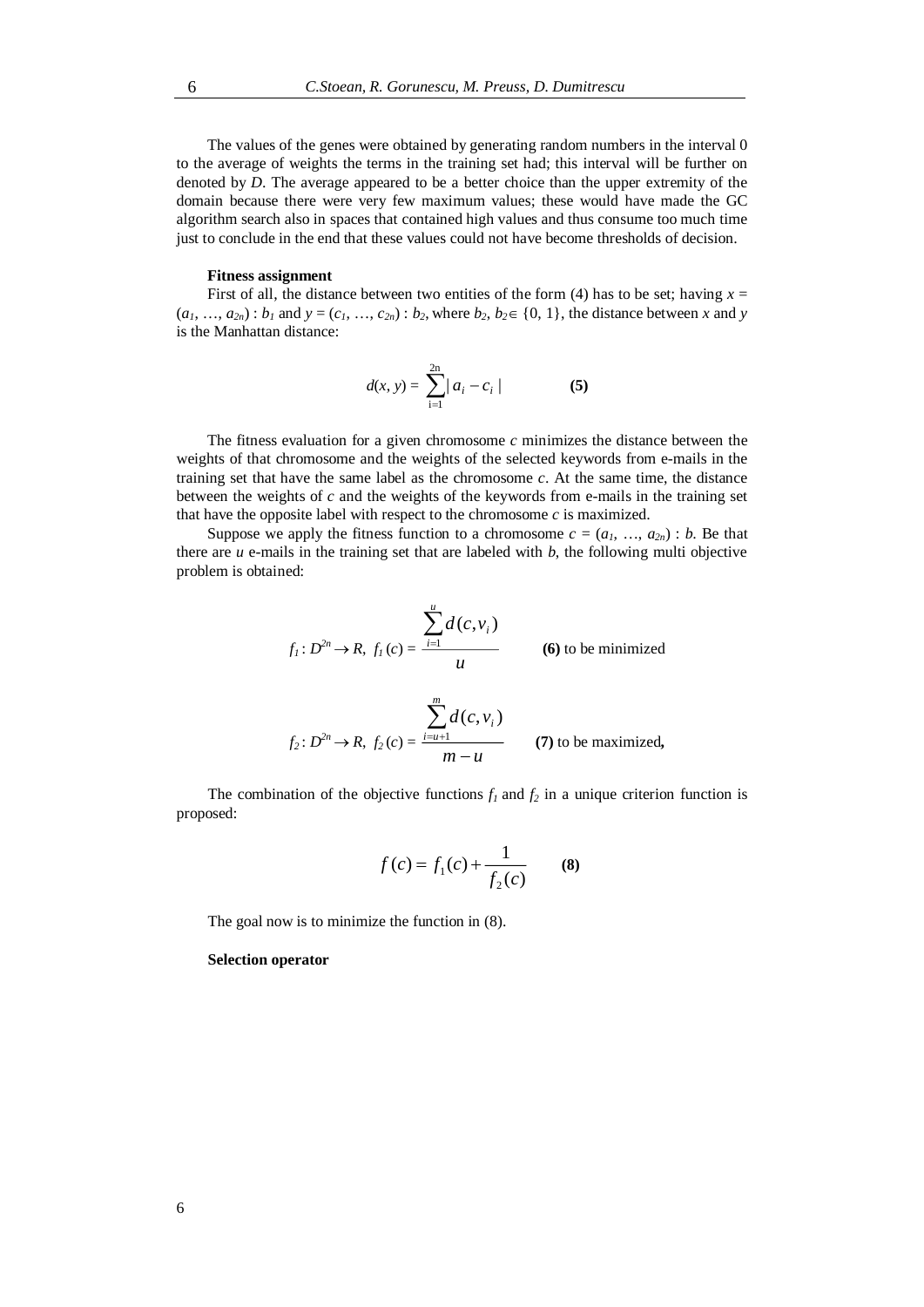As mentioned in section 2.2.1., the mate for every chromosome is selected within its local range. Proportional selection is used in this respect.

## **Variation operators**

Traditional operators are used: convex crossover and gene oriented mutation.

An additional variation operator, merging, is considered. Each chromosome in the current population is taken into account; all chromosomes that have a degree of similarity with it higher than a given threshold (called the *merging radius*) are also considered. Only one chromosome from all these is kept in the next generation - the best one from the group with respect to its fitness value. All the others chromosomes are deleted from the population.

## **Stop condition**

The algorithm stops when, after a predefined number of iterations, no new offspring is accepted in the population.

The last population contains the optimum set of rules, both in number and value.

## **Parameter values**

The values for the parameters used by proposed model for experiments are presented in Table 1:

| <b>Mating region</b> | <b>Mutation step size</b> | <b>Merging radius</b> | Number of<br><i>iterations</i> without<br>any change |
|----------------------|---------------------------|-----------------------|------------------------------------------------------|
| $0.6 * (2n)$         | 0.06                      | $0.4*(2n)$            | 100                                                  |

The mating region is considered so that the difference between the values of two chromosomes for each gene (keyword) be no higher than 10% of the maximum possible difference between them.

The mutation step size is in connection to the mating region, as it is compulsory that the offspring does not fall out of the range of its parent.

The merging radius is chosen so that the difference between the values of two chromosomes for each gene (keyword) be no higher than 6% of the maximum possible difference between them.

## **2.2.3. Interpretation of the obtained rules**

The final population contains at least two chromosomes, one for each of the two categories. Therefore, at least two rules are finally obtained, one for each category.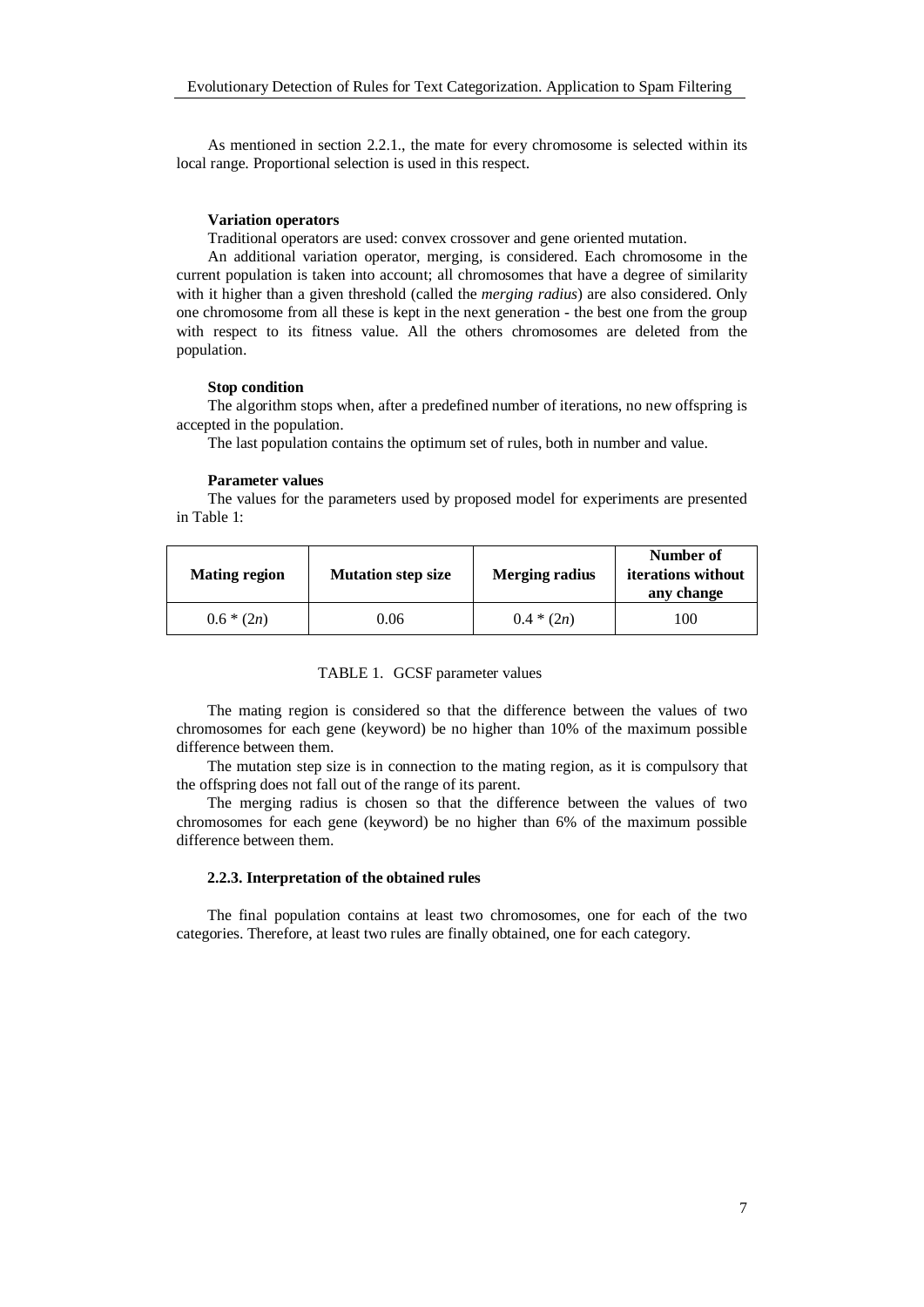If there is more than one rule for a certain category then, when applying the rules for an e-mail, at least one of them needs to be satisfied so that the e-mail be labeled with that category.

Consider a chromosome in the final population, with the outcome 1, representing thus a rule for non-spam e-mails. The chromosome has the following representation:

$$
x=(a_1, a_2, ..., a_n, a_{n+1}, ..., a_{2n}): 1
$$

As the first *n* genes contain weights of the keywords for spam, only the last *n* weights are of interest. The rule gives us some minimum values for the weights of the keywords that have to be overtaken by the weights of the same keywords in an e-mail from the test set, so that to label that e-mail with ham.

It is not always the case that every single keyword appears in an e-mail from the test set. This is the reason one can not compare each value of the weights of the keywords in a rule with each of the values of the weights of these keywords in an e-mail from the test set. Alternatively, the following sum will be computed for the non-spam rule:

$$
h_1 = \sum_{i=n+1}^{2n} a_i
$$

All weights of the non-spam keywords that appear in an e-mail from the test set are also summed; if the obtained sum (denoted by  $h$ ) is higher then  $h_1$ , then the e-mail is concluded to be a non-spam one. If there are more rules for non-spam e-mails, other sums  $h_2, h_3, \ldots, h_i$ , are computed. In conclusion, for an e-mail to be labeled as non-spam, its sum *h* has to be higher than at least one of the  $h_i$ -s.

Same goes for spam labeling, but this time taking into account only the first *n* genes. For all e-mails in the test set, both types of rules are applied and they are all labeled as either spam or ham.

#### **2.3. Experimental results**

The experiments were conducted on 1000 e-mails, 500 for each category: 668 were used for training (334 spam and 334 non-spam) and 332 (166 spam and 166 non-spam) for testing. Training and test sets are disjoint. The model used e-mails from the test collections available at http://spamassassin.org/publiccorpus.

By applying the obtained rules to the test set, for *n* equal to 15, 96.4% of all e-mails were correctly classified; as one would be interested in how many of these e-mails were from spam and how many were non-spam, the results for each category proved that:

- 97.6% of the good e-mails were correctly classified
- 95.2% of spam correctly classified
- 3.6% of the e-mails were not classified at all

The rules are very good since none of the e-mails in the test set were classified both as spam and non-spam.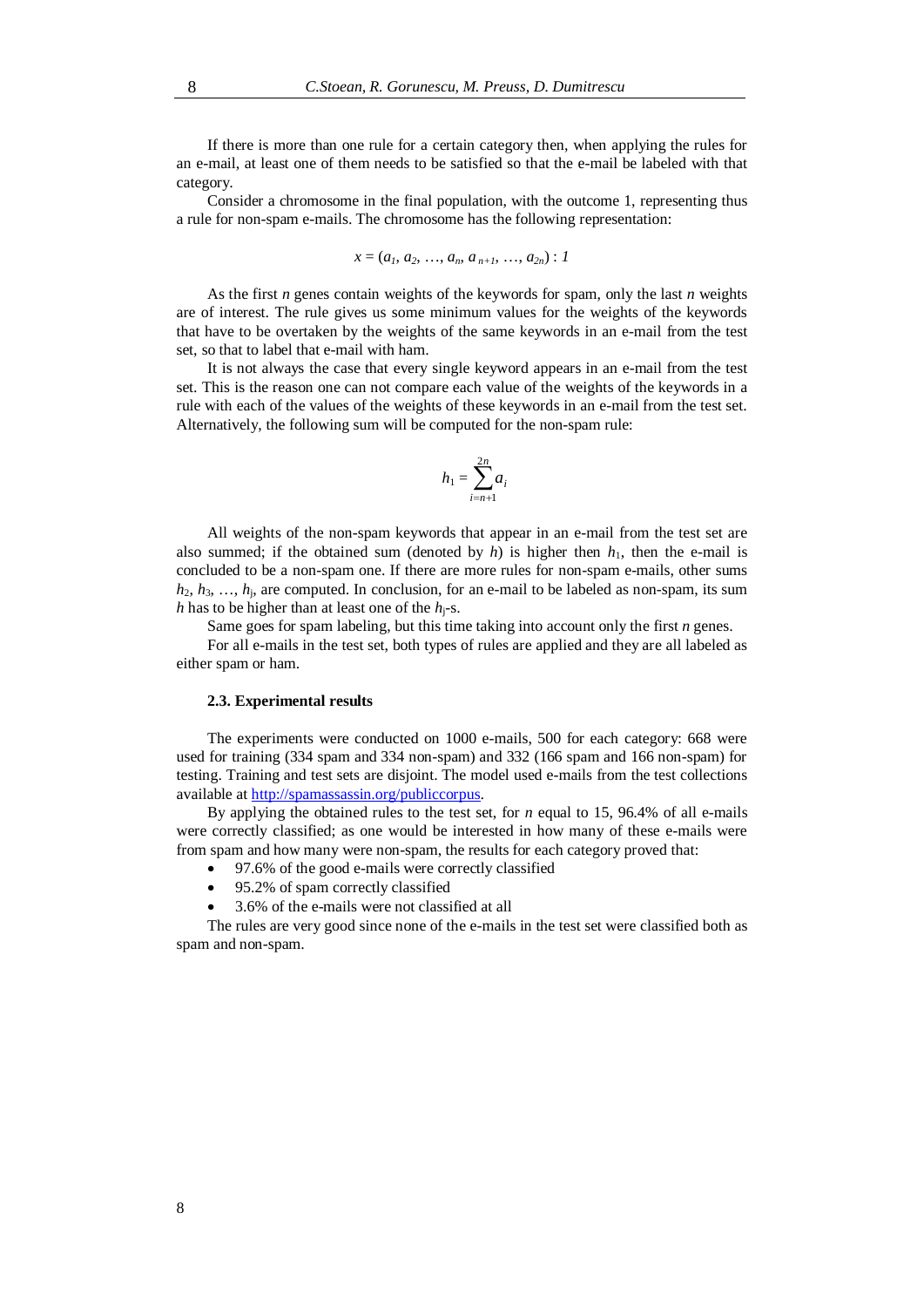The fact that the failed e-mails were not labeled in any way is a very good aspect, mainly because no good e-mail was labeled as spam.

Obviously, everyone would prefer the presence of spam e-mails in our account to the loss of good e-mails to spam: this is the reason it was decided to label the non-classified emails as non-spam. In this manner, none of the good e-mails would be lost and the percents would look like this:

- 100% of good e-mails correctly classified
- 95.2% correctly classified from spam.

Therefore, this offers an overall result of 97.6% correctly classified e-mails.

## **3. Conclusion and future work**

Present paper treats the problem of text categorization and, as an application to it, it was chosen to build a spam filter. The model uses a machine learning engine so, if spammers changed entirely the texts of spam e-mails, the filter would find other keywords and rules that would automatically detect the commercial e-mails.

Comparisons to other models are presented further on.

One of the most often used methods in fighting spam is represented by the Naïve Bayes technique ([3]): impressive results were obtained by Graham in its *plan for spam* – for each word, probabilities to belong to each of the two categories are computed and then used to label a first time seen e-mail. The experimental results showed that the Bayes model obtained 100% for good e-mails and 95% for spam e-mails. Unfortunately, the results can not be directly confronted, as present model and Bayes model did not use the same test collection. In [3], the author's collection of spam and non-spam e-mails was used; this can prove to be a big advantage, since most of the good e-mails had some common patterns, while the test collection used by present model contains e-mails collected from many e-mail users.

In [4], a model which uses only 536 e-mails taken from the same test collections from where we also draw our 1000 mails, 86.7% of mail messages were correctly classified.

The results obtained in present paper were, no doubt, better then those obtained in [6], where the exact same test collection as here was used again. In [6], 98% of good e-mails and only 79% of spam e-mails were correctly classified.

As spam e-mails contain more HTML tags than non-spam e-mails and, at the same time, obviously more classification problems appear with the labeling of spam e-mails, we believe a solution for a more accurate categorization relies in a better HTML processing.

## **References**

- [1]. D. Dumitrescu, Genetic Chromodynamics, Studia Universitatis Babes Bolyai, Ser. Informatica, 39 - 50, 2000
- [2]. R. Gorunescu, P. H. Millard, An Evolutionary Model of a Multidisciplinary Review Panel for Admission to Long-term Care, ICCC 2004, Baile – Felix, Oradea, 2004, p. 181 - 185.